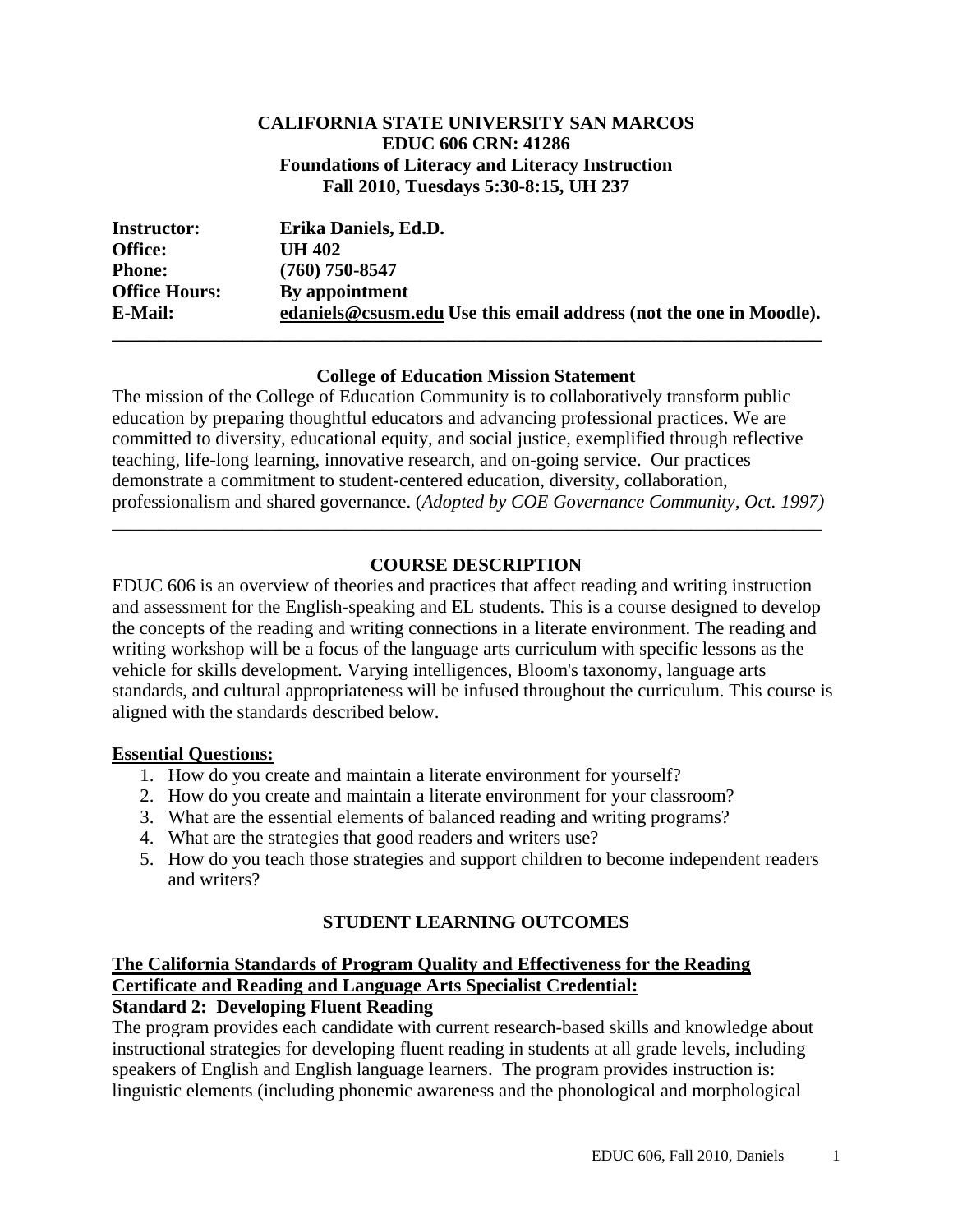structure of the English language); decoding/word attack strategies (such as systematic instruction in sound-symbol relationships); spelling instruction; the role of extensive practice with appropriate materials (such as decodable texts); and skills and strategies that contribute to independent reading.

### **Standard 6: Areas of Study Related to Reading & Language Arts: Certificate Level**

In the program, each candidate acquires a professional perspective through examination of research and research-based practice pertaining to how students learn how to read; the structure of the English language, including phonology, morphology, and orthography; second language acquisition; relationships among language, spelling, reading and writing; and psychological and sociolinguistic aspects of reading and writing.

# **Standard 8: Application of Research-Based & Theoretical Foundations**

Each candidate articulates and applies an understanding of the research basis and theoretical foundations for instruction in reading and language arts, and of relevant research and theories pertaining to language, assessment, and evaluation.

## **California Teachers of English Learners (CTEL)**

#### **Standard 4: Language Structure & Use**

The program provides candidates with opportunities to develop research-based conceptual understanding of language systems, structures, forms, functions, and variation. The coursework requires candidates to analyze how language forms and structures (e.g., phonology and morphology, syntax and semantics) can affect English learners' comprehension and production of aural and written language forms, and to apply this knowledge to identify effective strategies to promote English learners' literacy and communicative competence. The coursework teaches candidates about language functions and variation (e.g., social functions, dialectical variations), and about discourse and pragmatics so that they can be directly applied to the instruction and assessment of English Learners in order to promote their language development, communicative competence, and academic achievement. The program also prepares candidates to identify and address areas in which to build positive transfers from the first language to the second and specific linguistic and sociolinguistic challenges English Learners may experience in developing social and academic English.

## **Standard 5: First & Second Language Development & Their Relationship to Academic Achievement**

The program enables candidates to analyze current research-based theories, processes, and stages of language acquisition, including the cognitive processes involved in language acquisition and the difference between first- and second-language acquisitions. The coursework provides candidates with a broad and deep understanding of these theories, models, and processes of second language acquisition, and requires candidates to demonstrate their application to instructional planning and practices for teaching literacy to English learners. The coursework provides candidates with materials, methods and assignments so that candidates can demonstrate an understanding of cognitive, linguistic, physical, affective, sociocultural, and political factors that can affect second language development. The program requirements require that candidates analyze how this knowledge can be directly applied to the instruction of English Learners in order to build upon students' prior knowledge and promote their language development and academic achievement.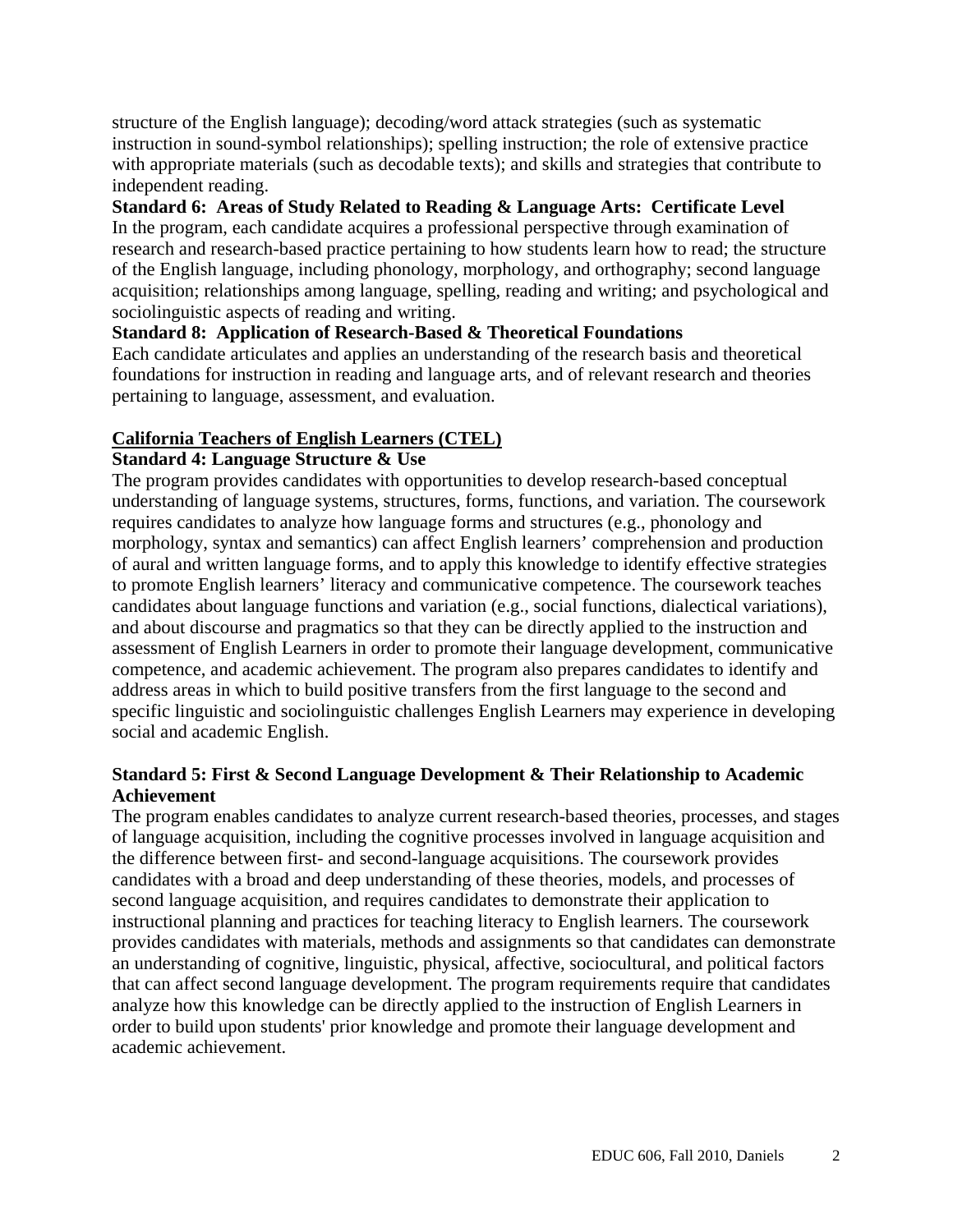#### **Students with Disabilities Requiring Reasonable Accommodations**

Students with disabilities who require reasonable accommodations must be approved for services by providing appropriate and recent documentation to the Office of Disabled Student Services (DSS). This office is located in Craven Hall 5205, and can be contacted by phone at (760) 750 – 4905, or TTY (760) 750 – 4909. Students authorized by DSS to receive reasonable accommodations should meet with their instructor during office hours or, in order to ensure confidentiality, in a more private setting.

#### **\_\_\_\_\_\_\_\_\_\_\_\_\_\_\_\_\_\_\_\_\_\_\_\_\_\_\_\_\_\_\_\_\_\_\_\_\_\_\_\_\_\_\_\_\_\_\_\_\_\_\_\_\_\_\_\_\_\_\_ CSUSM Academic Honesty Policy**

"Students will be expected to adhere to standards of academic honesty and integrity, as outlined in the Student Academic Honesty Policy. All written work and oral presentation assignments must be original work. All ideas/materials that are borrowed from other sources must have appropriate references to the original sources. Any quoted material should give credit to the source and be punctuated with quotation marks. Students are responsible for honest completion of their work including examinations. There will be no tolerance for infractions. If you believe there has been an infraction by someone in the class, please bring it to the instructor's attention. The instructor reserves the right to discipline any student for academic dishonesty in accordance with the general rules and regulations of the university. Disciplinary action may include the lowering of grades and/or the assignment of a failing grade for an exam, assignment, or the class as a whole." Incidents of Academic Dishonesty will be reported to the Dean of Students. Sanctions at the University level may include suspension or expulsion from the University.

#### **Plagiarism:**

As an educator, it is expected that each student will do his/her own work, and contribute equally to group projects and processes. Plagiarism or cheating is unacceptable under any circumstance. If you are in doubt about whether your work is paraphrased or plagiarized see the Plagiarism Prevention for Students website http://library.csusm.edu/plagiarism/index.html If there are questions about academic honesty, please consult the University catalog.

\_\_\_\_\_\_\_\_\_\_\_\_\_\_\_\_\_\_\_\_\_\_\_\_\_\_\_\_\_\_\_\_\_\_\_\_\_\_\_\_\_\_\_\_\_\_\_\_\_\_\_\_\_\_\_\_\_\_\_\_\_

#### **Use of Technology**

Students are expected to demonstrate competency in the use of various forms of technology (i.e. word processing, e-mail, Moodle, use of the Internet, and/or multimedia presentations). Specific requirements for course assignments with regard to technology are at the discretion of the instructor. Assignments will be submitted online.

#### **Electronic Communication Protocol**

Electronic correspondence is part of your professional interactions. If you need to contact the instructor, email is often the easiest way to do so. It is my intention to respond to all received email in a timely manner. Please be reminded that email and on-line discussions are a very specific form of communication, with their own nuances and etiquette. For instance, electronic messages sent in all upper case (or lower case) letters, major typos, or slang, often communicate more than the sender originally intended. With that said, please be mindful of all email and online discussion messages you send to your colleagues, to faculty members in the College of Education, or to persons within the greater educational community. All electronic messages should be crafted with professionalism and care.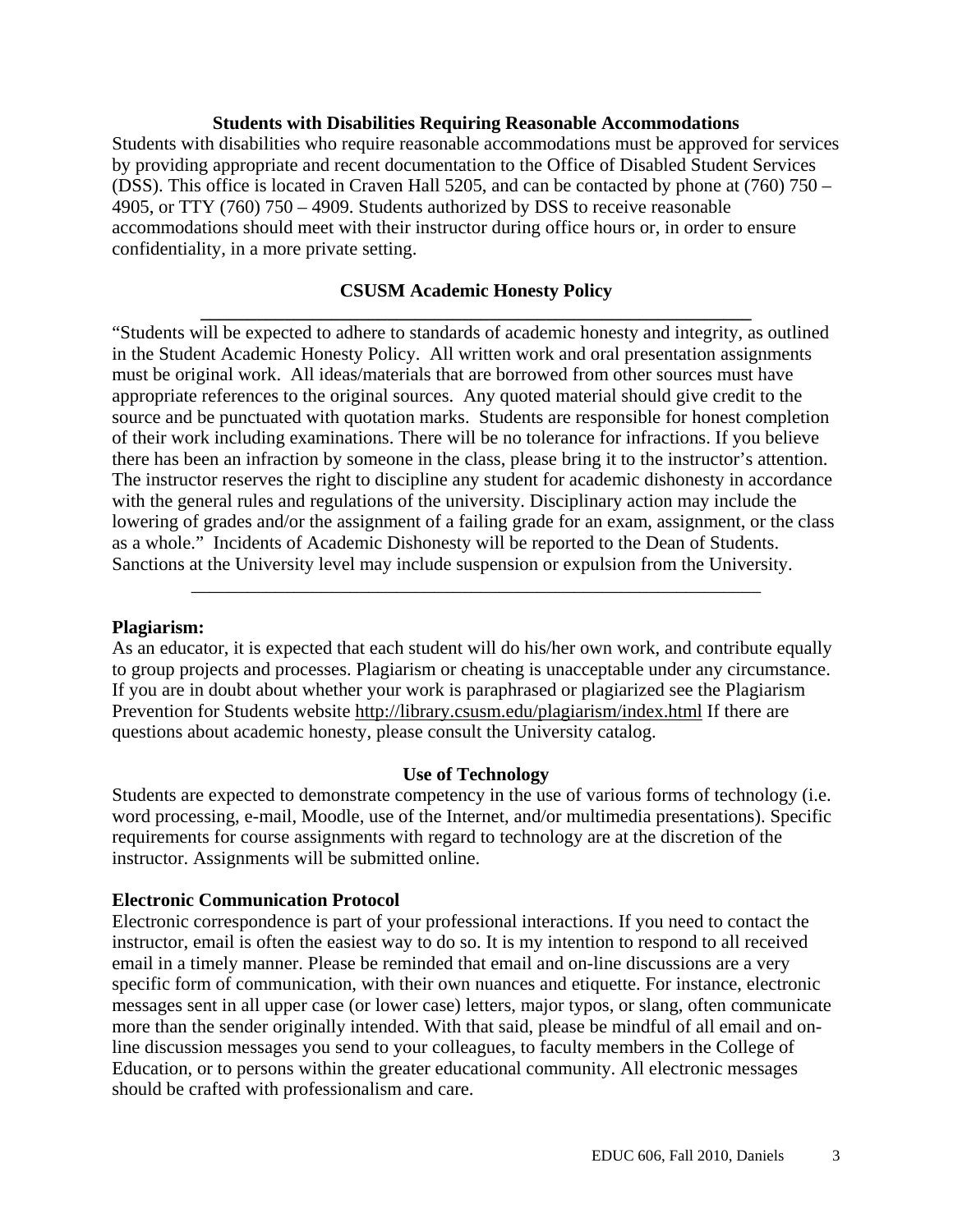Things to consider:

- Would I say in person what this electronic message specifically says?
- How could this message be misconstrued?
- Does this message represent my highest self?
- Am I sending this electronic message to avoid a face-to-face conversation?

In addition, if there is ever a concern with an electronic message sent to you, please talk with the author in person in order to correct any confusion.

# **All University Writing Requirement**

Writing requirements for this class will be met as described in the assignments. Every course at the university, including this one, must have a writing requirement of at least 2500 words.

# **College of Education Attendance Policy**

Due to the dynamic and interactive nature of courses in the College of Education, all students are expected to attend all classes and participate in all class activities. At a minimum, a student must attend more than 80% of class time, or s/he may not receive a passing grade for the course at the discretion of the instructor. Individual instructors may adopt more stringent attendance requirements. Should the student have extenuating circumstances, s/he should contact the instructor as soon as possible *(Adopted by the COE Governance Community, December, 1997)*.

**For this course, compliance with on-line posting dates counts as an attendance or absence. Students who miss 2 class sessions will not receive a grade of "A" or "A-", and students who miss 3 class sessions will not receive a grade of "B+, B, or B-."** 

# **COURSE REQUIREMENTS**

# **Required Textbook**

Kucer, S. (2009). *Dimensions of Literacy: A Conceptual Base for Teaching Reading and Writing in School Settings, Third Edition*. New York: Routledge: Taylor and Francis. ISBN: 978- 0-415-99788-1

# **Suggested but Not Required**

 Ruddell, R., & Unrau, N. (2004). *Theoretical Models and Processes of Reading, 5th edition.* Newark, DE: International Reading Association. ISBN: 978-0-872-07504-7

# **Grading Standards**

**High**: The graduate student consistently performs and participates in an exemplary manner. Each assignment receives in-depth exploration and reflection based upon research, observations, and classroom implementation. All work is submitted in a professional manner using APA style. Presentations are consistent with professional expectations, use appropriate visual aids and handouts, and are well prepared. Professional and responsible behavior, including timely attendance and submission of assignments, is practiced in a consistent manner.

**Intermediate**: The graduate student meets outcomes expectations in a satisfactory manner. Each assignment is based upon research, observations and classroom implementation. Generally, work is submitted in a professional manner using APA style. Generally, presentations are consistent with professional expectations and use visual aids and handouts. Most of the time, professional and responsible behavior, including timely attendance and submission of assignments, is apparent.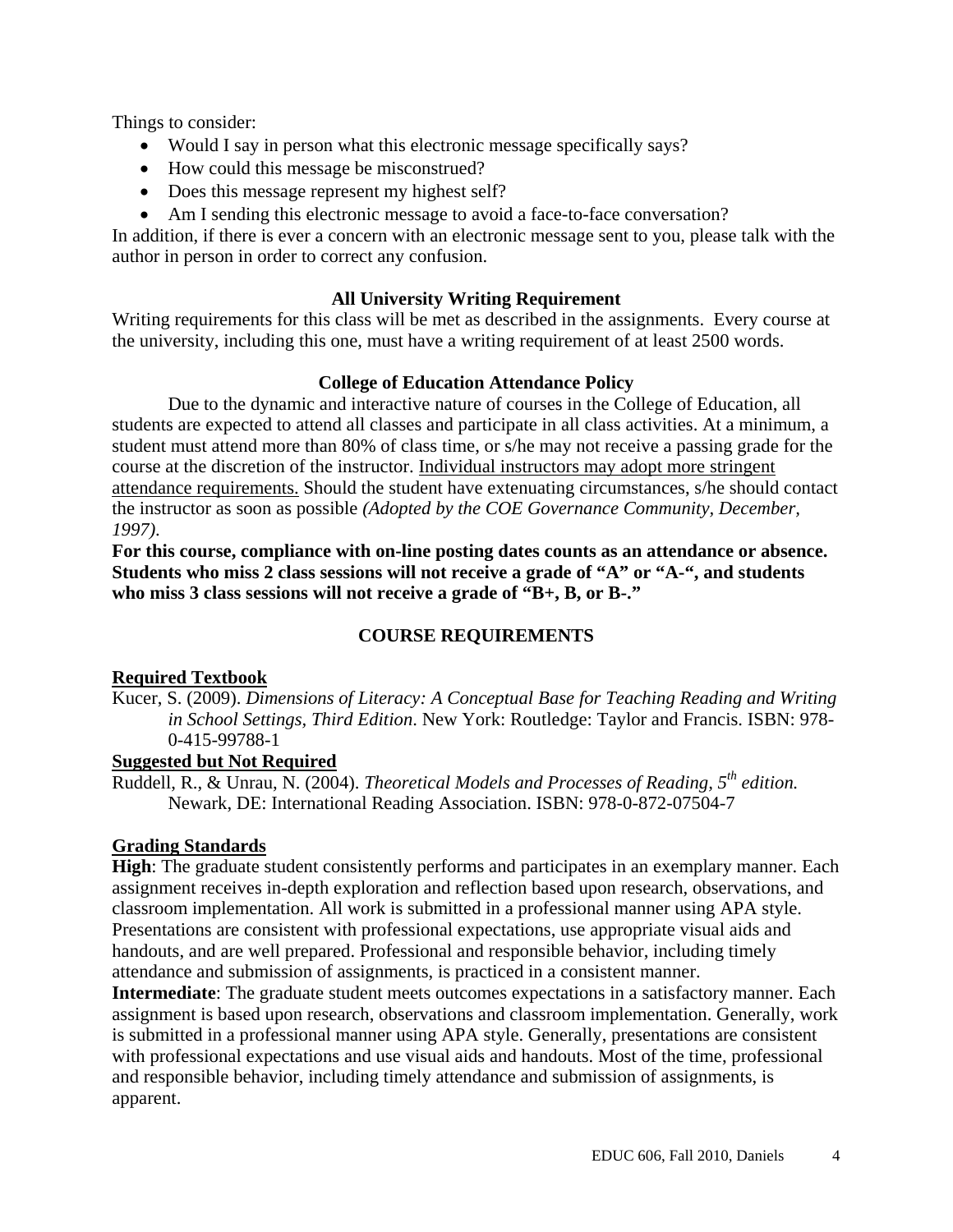**Low:** The graduate student's skills are weak and do not meet expectations. Each assignment is based upon opinion rather than research, theory, and best practices. Reflection is shallow. Assignments are submitted without APA style, thorough proofreading, or poor organization. The student needs a great deal of guidance. The student is consistently late with work and has too many classroom or online absences.

|    | 93-100 | $B+$ | 87-89 | $C+$ | 77-79 |
|----|--------|------|-------|------|-------|
| A- | 90-92  | B    | 83-86 |      | 73-76 |
|    |        | $B-$ | 80-82 | $C-$ | 70-72 |

## **Course Assignments**

| ~Literacy Autobiography                                   | 20 points |
|-----------------------------------------------------------|-----------|
| $\sim$ Connections to Practice (Reading Log)              | 15 points |
| ~Reading Strategies Lesson Analysis: Paper & Presentation | 25 points |
| ~Reading Minute                                           | 15 points |
| $\sim$ Writing                                            |           |
| Options A, B, C                                           | 25 points |
|                                                           |           |

All written work should be word-processed then posted as an attachment in Moodle in a .doc or .docx file. Students will not receive full credit for late work. (You may resubmit work with improvements when warranted and negotiated with the instructor and still receive full credit when the original was submitted on time.)

#### **~ Literacy Autobiography Due: October 5**

The purpose of this assignment is for you to engage in a reflective analysis of your formative experiences developing as readers and writers. Writing personal stories is considered one of the best ways to promote writing among children and adults alike since it provides them the opportunity to write about something they know.

This personal narrative should include the following:

- First, it should start with a brief introduction providing a little background and the thesis.
- Next, it should briefly describe the event and then provide a thorough explanation as to its influence on the development of individual as reader and writer.
- Finally, in a brief conclusion you should highlight current accomplishments and challenges in your reading and writing development.

# **~ Connections to Practice Due: Every face-to-face session**

The purpose of this assignment is for you to draw connections between key concepts from the readings and your own classroom practice. You will read the assigned chapters for each face-to-face class session and then write a log entry.

Each entry should identify key concepts from the readings and then discuss your connections to those ideas. Making a connection typically involves describing the manner in which a key concept is demonstrated and/or experienced within your own teaching practice (or an observed educational practice).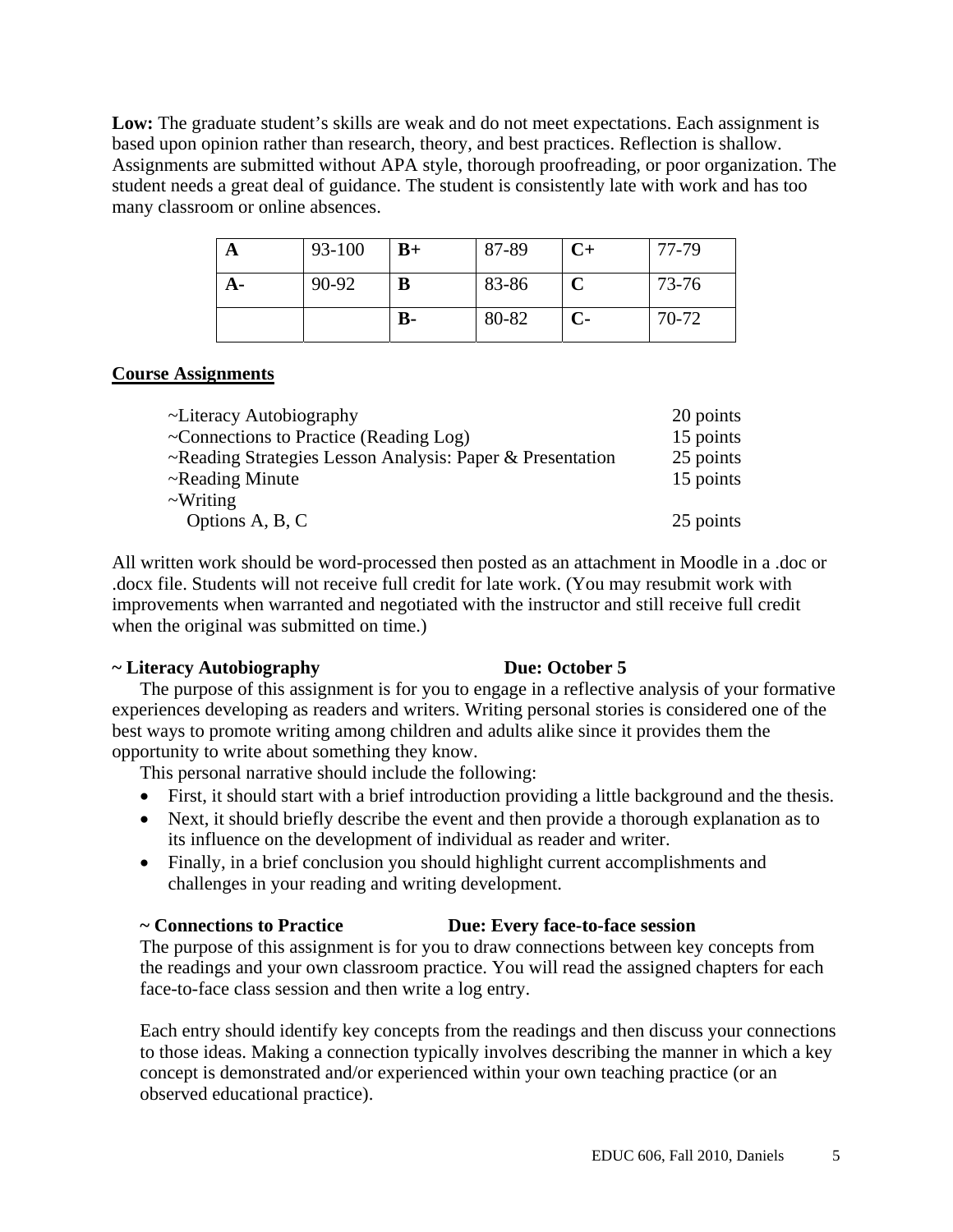Bring your log entry (hard copy or on a laptop) to each class session and be prepared to share your insights with others in a small group discussion. Feel free to include the log entries with the rest of your notes for the class if that makes sense for your learning style. If you are absent for a face-to-face class session, send your log entry to my email (see top of syllabus) by midnight. Late log entries will not be accepted.

## **~ Reading Strategies Lesson Analysis: Paper & Presentation Due: October 26**

This assignment includes both a paper and a poster presentation. The paper is submitted to Moodle, and the hard copy poster is presented during the October 26 class session.

#### **The paper** (15/25 pts)

First, you will develop and teach a lesson for your class that explicitly teaches one or more comprehension strategies. The lesson can be taught one-to-one, small group, or whole class. After you teach the lesson, you will analyze and reflect on the reading lesson. For the paper, summarize the lesson itself and explain whether it is an original lesson or one from a packaged curriculum. Describe the lesson's context in terms of your level of freedom in deciding what will be taught, where the lesson came in the sequence of a unit, and any other pertinent information. Then discuss how lesson went well or poorly in your professional opinion. For the parts that went well, explain why. For the parts that went poorly, identify what you can and will do in the future to make it more effective.

#### **The presentation (10/25 pts)**

Prepare a poster to show the reading strategy that is the focus of the lesson. In addition, the poster should also provide a brief summary of the key points that emerged from your reflection and analysis after the lesson was taught.

Also, while not required, I encourage you to display actual student work samples resulting from the mini-lesson. You will present your posters during the poster session in class on October 26.

#### **~Reading Minute Due: When you sign up**

You will sign up for a date to share something you are currently reading. It can be a news article, a favorite poem, an excerpt from a novel, a professional journal or book, etc. You will give a brief summary of the text and share your thoughts about the reading. You do not have to write up any formal document nor submit anything—this assignment is entirely oral.

#### **~Writing "Options" Assignment Due: November 30**

You will choose one of three assignment options (based on your current teaching assignment) as you analyze your writing instruction and explore ways to use writing to facilitate thinking. Choose only ONE option. This assignment can also be submitted for your CTEL portfolio if necessary.

 Writing Option A is geared toward students in grades 2 to 12. Writing Option B is geared toward students Preschool to grade 1. Writing Option C is geared toward adults and/or individuals outside the school setting.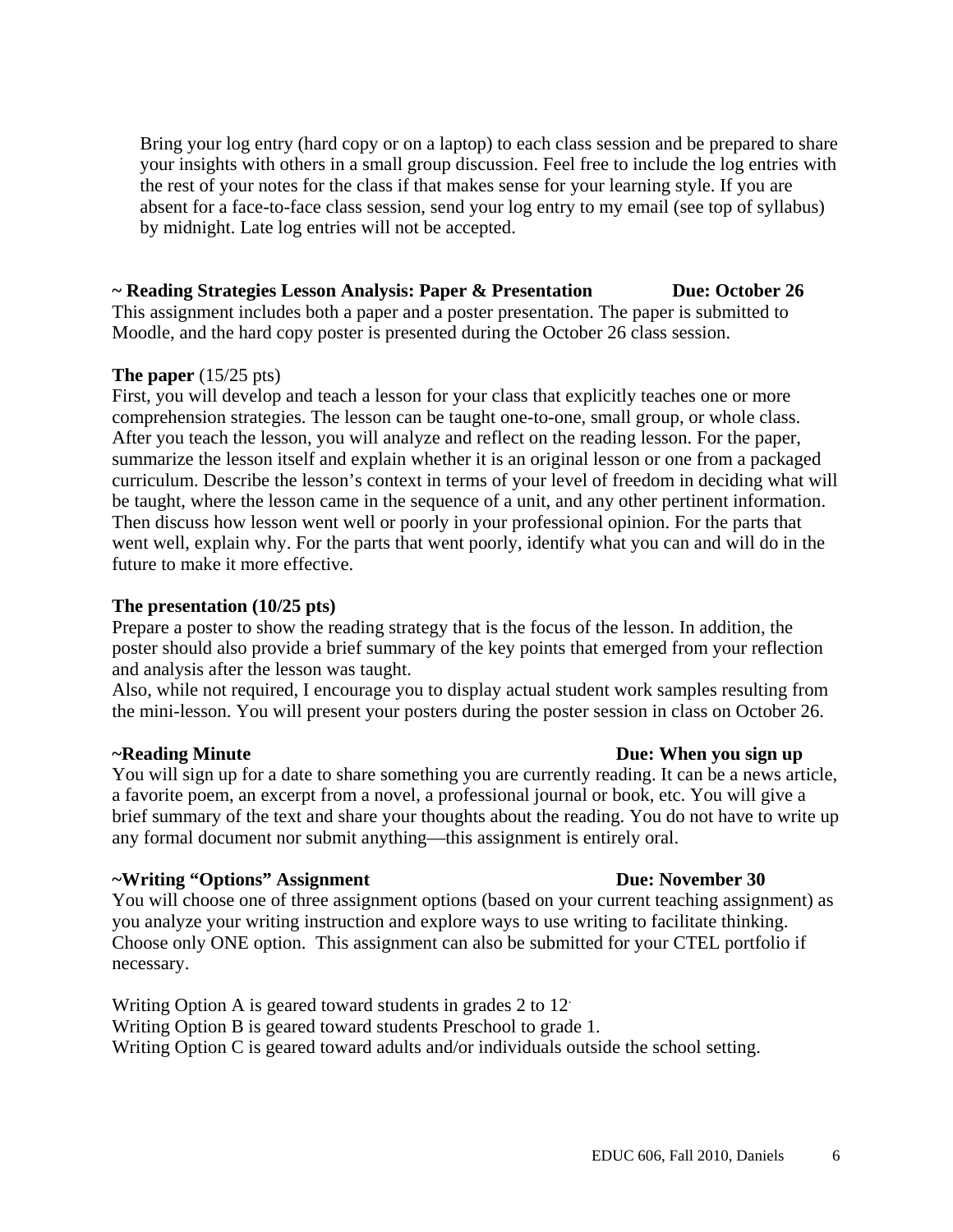# **Writing Option A (for children in grades 2 – 12)**

You will demonstrate how to facilitate writing development and use writing as a strategy to develop students' thinking. You will also use writing as a strategy to support English Learners in their development of English with an emphasis on structure of the language and its use. **Steps to take:** 

- Select two students who represent different kinds of challenges to you. One student must be an English Language Learner.
- Develop a set of writing prompts (or genres) for each child (or use ones that you have already written or that are part of your school's adopted curriculum). For each child, develop two different writing prompts. Each prompt should be based on a writing strategy that you are teaching the students. What is important is to develop prompts designed to engage students in writing as a means of exploring, developing, and communicating their ideas.
- Engage the students in writing based on the first prompt. One week or more later, engage the students in writing based on the second prompt.
- Collect the students' writings from both the first and the second prompt.
- Analyze the two written works of each student using the "analysis" portion of the written commentary format (see below) to guide your analysis.
- Submit to Moodle a "Written Commentary" that describes the participants, planning, and analysis.

# **Participants**

Describe the two students with whom you are working. For example, what relevant characteristics of these students influenced the selection and planning of the writing strategies on which you based the prompts? What relevant features of the context in which students are situated influenced the prompts?

For *each* student:

- Give a brief sketch, including any relevant information about the student's reading/writing interests and performance in literacy.
- Provide a brief description of the kind of challenges each student represents to you.
- Offer an explanation of what you expect each student would gain from the writing prompts you develop, especially as related to the proficiency of each student to use writing to explore, develop and communicate their ideas.

# **Planning**

Describe the set of writing prompts for each child and purpose/goals for these writing prompts.

For example, what are the specific writing strategy(ies) that you selected to base the prompts on? What is the purpose you have for the set of prompts for each child? For *each* student:

- State the two prompts
- Describe the specific writing strategies that the two prompts are based on
- Explain the purpose(s)/goal(s) of the prompts, especially related to how you think they will foster the students' exploring, developing and communicating their ideas.
- Specifically for the EL student make sure to explain how the prompts foster the development of English, especially as related to the structure of the language and its use.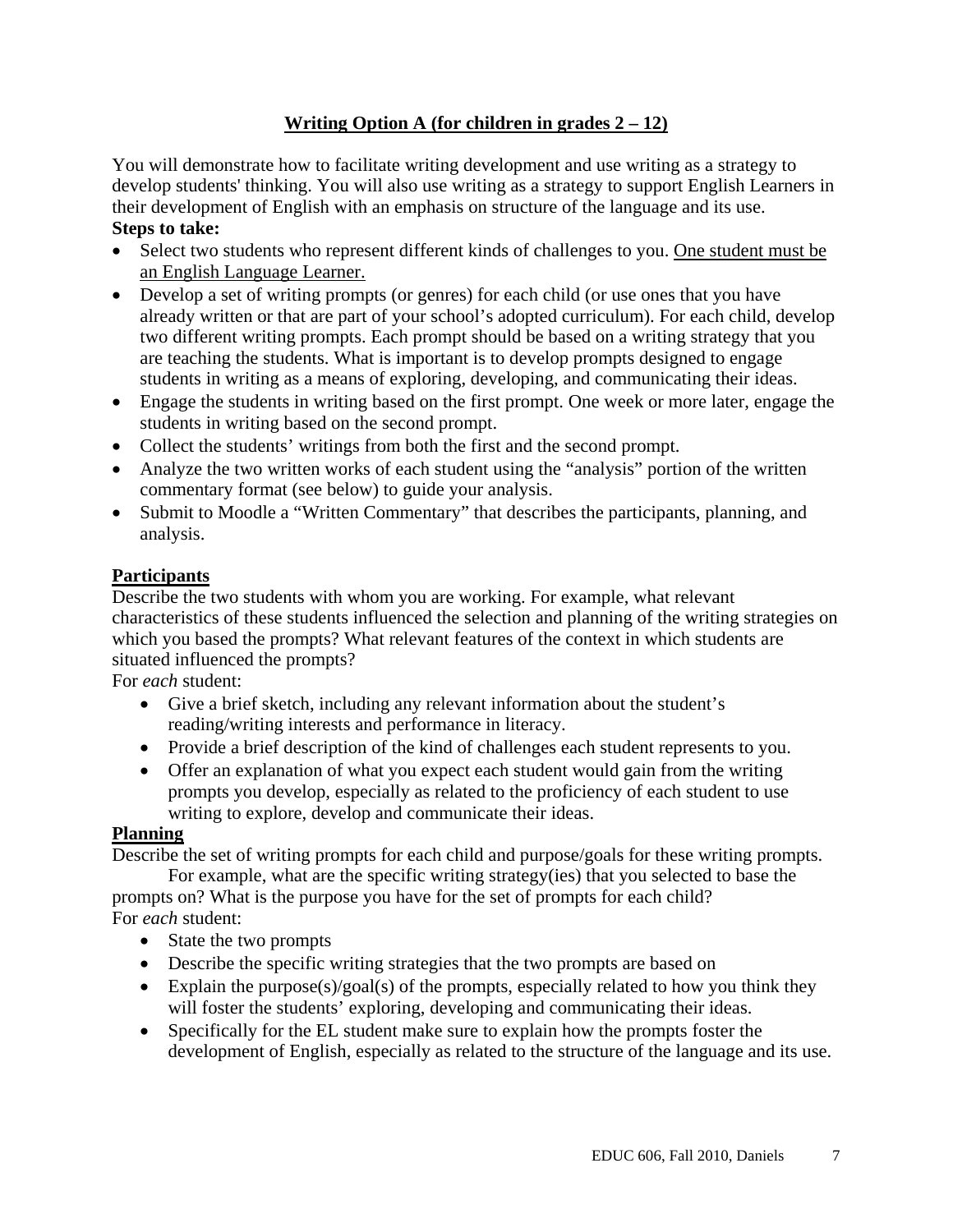## **Analysis**

Explain what you learn from the written work each child produced and what you believe each child gained from the writing activities.

For example, what does the written work demonstrate about the child's use of the writing and the specific writing strategy(ies) you selected to explore, develop and communicate their ideas in writing? What does the written work of the student learning English demonstrate about the use of writing to develop English, especially the structure of the language and its use. For *each* student:

- 1) Analyze the texts the child wrote using the following questions to guide your analysis:
	- a. What evidence in the writing aspects demonstrates that the author was applying the writing strategy the prompt was based on?
	- b. Did the writing develop one clear idea?
	- c. Did the details in the writing enrich and develop the main idea?
	- d. Was the writing clear and focused?
	- e. What evidence in the writing shows that it was written from author's knowledge &/or experience?
	- f. What evidence in the writing illustrates the use of fresh and original ideas?
	- g. What evidence in the writing points to any risks the author took (if any)?
	- h. For the EL, what evidence in the writing exhibits:
		- i. Sentences are constructed in a way that enhances the meaning of the text
		- ii. Sentences vary in length and structure
		- iii. Smooth flow of phrases
		- iv. Use of academic written English that is edited, abstract and reported
- 2) What do you believe that the child gained from the writing experiences, especially anything related to the exploration, development and communication of his/her ideas? What is your evidence?

# **Writing Option B (for children in pre-school – 1st grade)**

You will demonstrate how to support children's writing development. You will describe the ways to foster literacy development in a young child and analyze work samples from two children. You will also describe the ways to support young children who are English Learners in their development of English with an emphasis on structure of the language and its use. **Steps to take:** 

- Select two children. One child must be an English Language Learner. The children may reflect any level of writing ability. The children you choose do not need to be able to write connected text.
- Select the work samples that you will have the children create. The work samples should be either 1) a dictations and drawing/brief writing sample, or 2) an extended writing. (See the descriptions under "Types of Work Samples" below.
- Create the opportunities for the children to engage in activities, which result in the work samples.
- Collect the work samples at two distinct points in time (one week or more apart)
- Analyze the work samples of each student using the "analysis" portion of the written commentary format (see below) to guide your analysis.
- Submit to Moodle a "Written Commentary" that follows the format provided.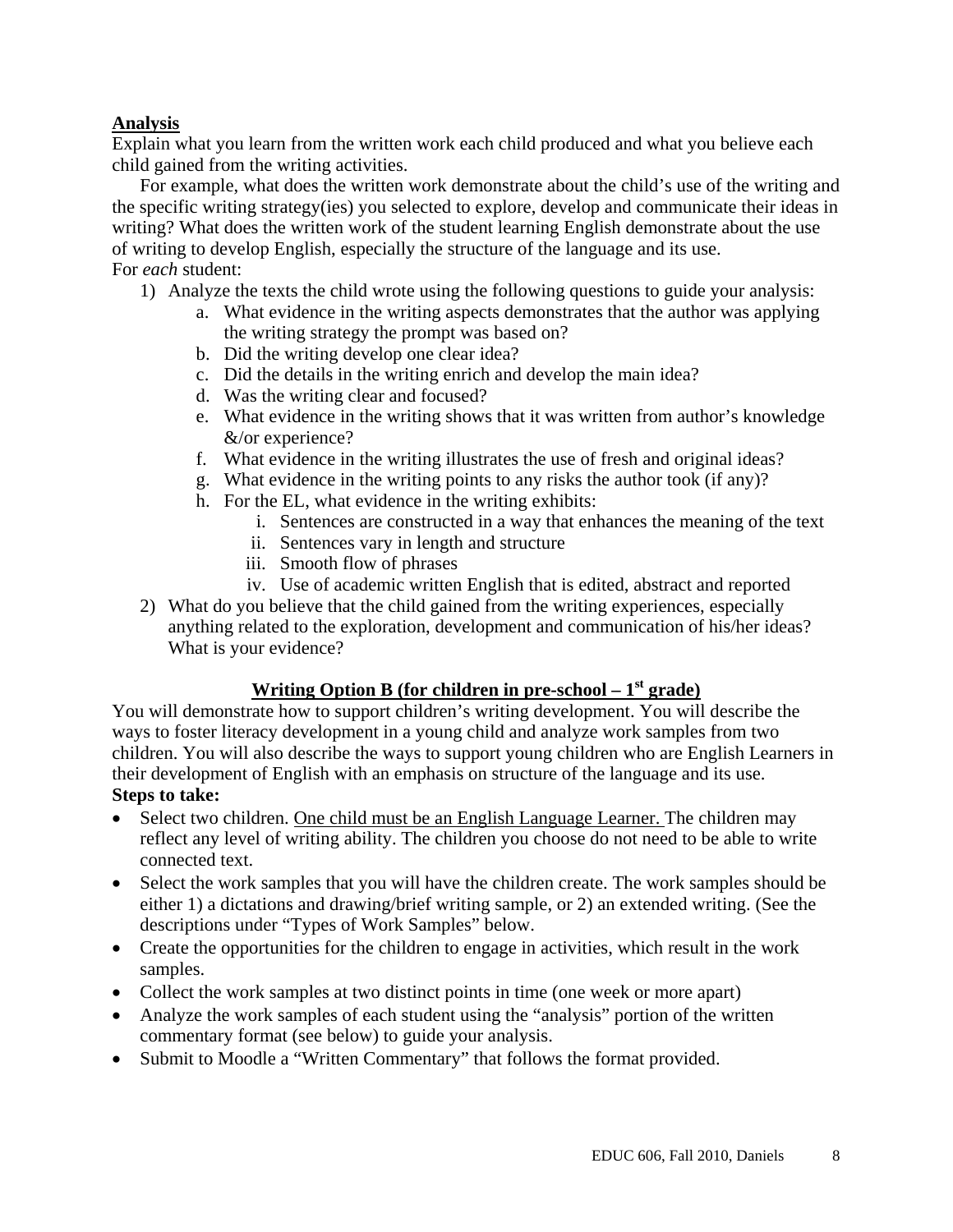## **Types of Work Samples:**

## *Dictations and Drawing/Brief Writing Samples*

A child who has limited ability to use print in conventional ways is likely to be able to produce marks that reflect their understanding of the nature and uses of print, but these marks do not reflect conventional ways of forming letters. At the same time, this child is able to tell stories, report events, draw pictures, and describe objects. You will collect work samples that document the child's emerging literacy skills. Strive to collect samples that reflect a broad range of the ways that children use print and oral language. The samples you collect must:

- $\bullet$  be taken from two (2) distinct points in time (one week or more apart)
- must be accompanied by a dictation that you wrote as the child described the sample or told you a story based on the sample.

#### *Samples of Extended Writing*

A child that is able to express himself/herself in writing, alone or with support, can create work samples that reflect the child's proficiency to do different kinds of writing. The samples you collect must:

- $\bullet$  be taken from two (2) distinct points in time (one week or more apart)
- be first drafts produced by the child.

# **Written Commentary Format:**

#### **Participants**

Describe the two children with whom you are working.

For *each* child:

- Give a brief sketch of each child, including any relevant information about the students' literacy interests and early performance in literacy.
- Provide a brief description of the kind of challenges each child represents to you.
- Offer an explanation of what you expect each student would gain from the literacy activity that includes a focus on writing prompts you develop, especially as related to their overall literacy development.

#### **Planning**

Describe the set of work samples for each child and purpose/goals of these work samples.

For example, what specific aspects of literacy development do want the samples you select to demonstrate? What is the purpose you have for the set of work samples for each child? For *each* student:

- Briefly describe the activities affording the child opportunity to create the work samples.
- Briefly describe the work samples the result from the activities
- Explain the purpose(s)/goal(s) of the activities/work samples, especially related to how you think they will foster the students' overall literacy development.
- Specifically for the EL student make sure to explain how the activities/work samples foster the development of English, especially as related to the structure of the language and its use.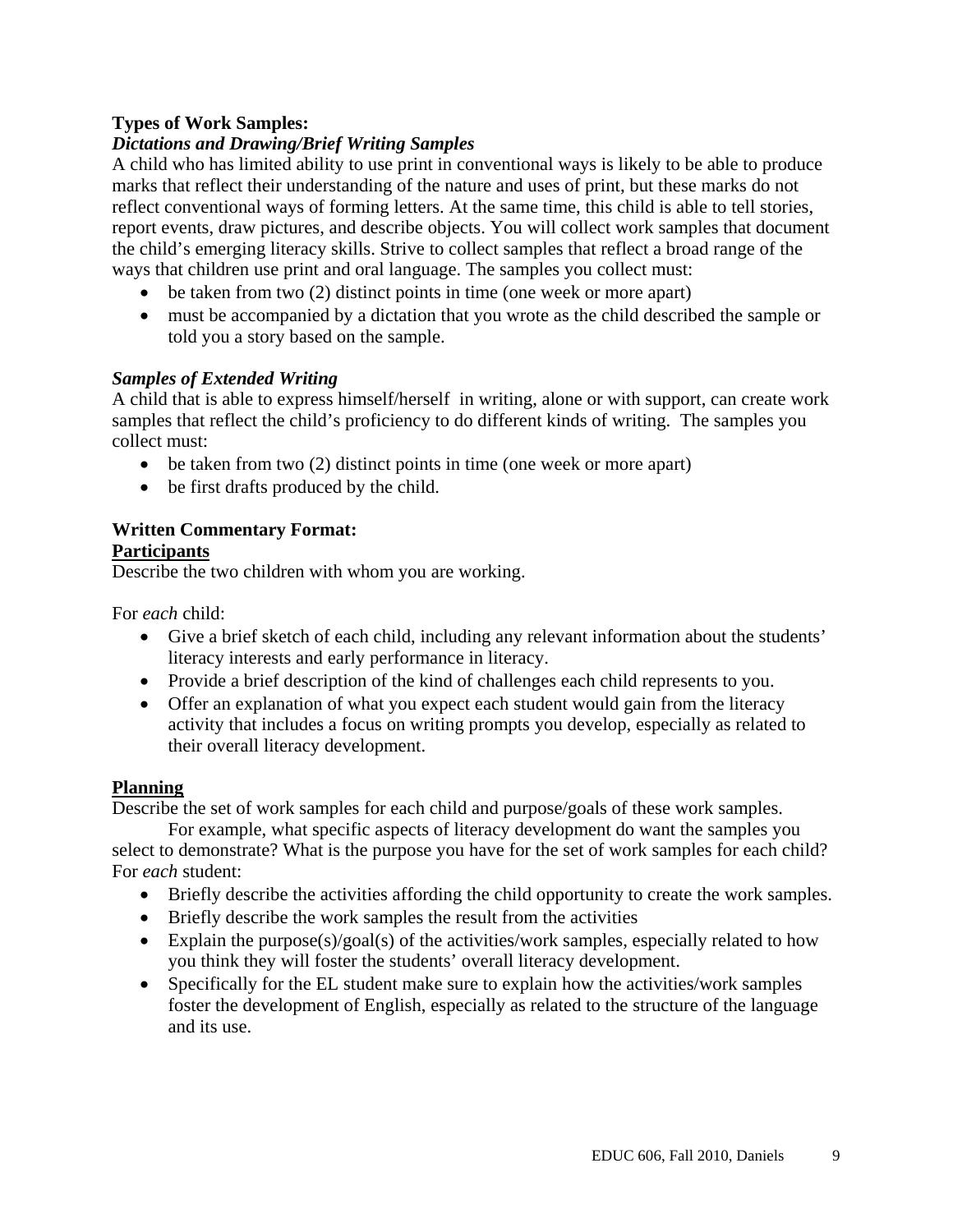# **Analysis**

Explain what you learn from the work samples each child produced and what you believe each child gained from the writing activities.

For example, what does the work sample demonstrate about the child's emergent literacy, such as familiarity with the world of print and its use to communicate with others? What does the work sample of the student learning English demonstrate about his/her development of English, especially the structure of the language and its use.

#### For *each* student:

1) Analyze the work samples the child wrote using the following questions to guide your analysis:

- a. What evidence in the work sample demonstrates that the child was applying his/her developing notions related to:
	- i. Concepts of print
	- ii. Relationships between oral language and written language
	- iii. Sense of story
	- iv. Vocabulary and meaningful phrases
	- v. Various purposes/function of different kinds of language/writing
- b. What evidence in the work samples points to any risks the child it taking to stretch in his/her literacy development?
- c. For the EL, what evidence in the work sample exhibits:
	- i. a reliance on his/her background language experiences
	- ii. using various structures to communicate for different purposes
	- iii. talks about visuals and/or realia
	- iv. transfers literacy knowledge across language systems
- 2) What do you believe that the child gained from the literacy learning experiences that involved the work sample activities? How did writing activity support the development of his/her literacy overall. What is your evidence?

# **Option C (for adults and/or individuals outside an instructional setting)**

You will demonstrate how to facilitate writing development and use writing as a strategy to develop the individual's thinking. You will also use the writing as a strategy to support English Learners in the development of English with an emphasis on structure of the language and its use.

#### **Steps to take:**

- Select two individuals that are willing to work with you and write to the writing prompts that you develop. One individual must be learning English as a second language (EL). (Please note: These individuals *can* be adults)
- Develop a set of writing prompts for each individual. For each individual, develop two different writing prompts. Each prompt should be based on a writing strategy that you will teach the individual(s). What is important is to develop prompts designed to engage individuals in writing as a means of exploring, developing and communicating their ideas.
- Engage the individuals(s) in writing based on the first prompt. One week or more later, engage the individual(s) in writing based on the second prompt.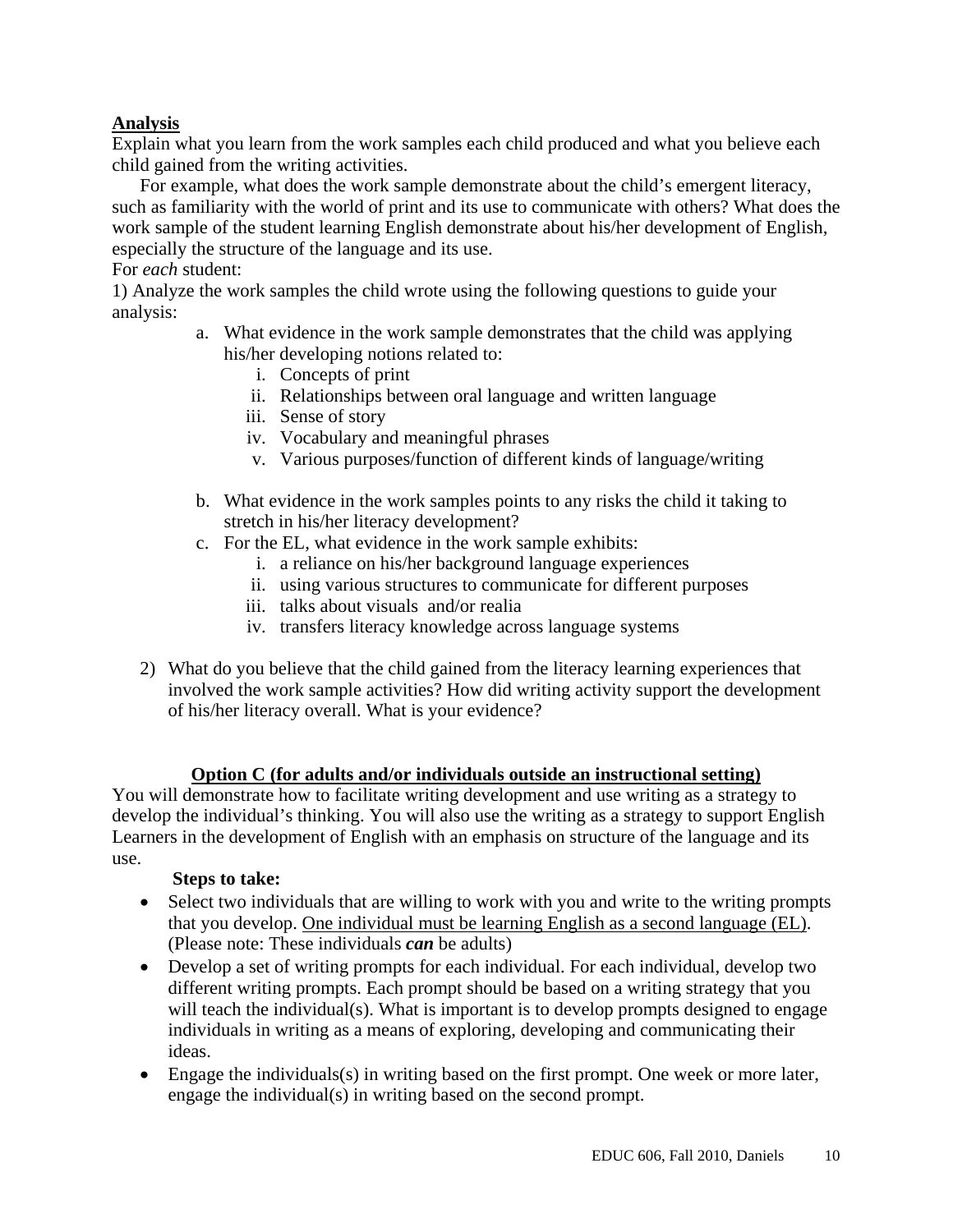- Collect the individuals' writings from both the first and the second prompt.
- Analyze the two written works of each individual using the questions in the "analysis" portion of the written commentary format (see below) to guide your analysis.
- Submit to Moodle a "Written Commentary" that follows the format provided.

# **Written Commentary Format:**

# **Participants**

Describe the two individuals with whom you are working.

For example, what relevant characteristics of these individuals influenced the selection and planning of the writing strategies on which you based the prompts? What relevant features of the context in which individuals are situated influenced the prompts? For *each* individual:

- Give a brief sketch of each individual, including any relevant information about the individuals' reading/writing interests and performance in literacy.
- Provide a brief description of the kind of challenges each individual represents to you.
- Offer an explanation of what you expect each individual would gain from the writing prompts you develop, especially as related to the proficiency of each student to use writing to explore, develop and communicate their ideas.

# **Planning**

Describe the set of writing prompts for each individual and purpose/goals for these writing

 prompts. For example, what are the specific writing strategy(ies) that you selected to base the prompts on? What is the purpose you have for the set of prompts for each person? For *each* individual:

- State the two prompts
- Describe the specific writing strategies that the two prompts are based on
- Explain the purpose(s)/goal(s) of the prompts, especially related to how you think they will foster the individual's exploring, developing and communicating their ideas.
- Specifically for the individual learning English make sure to explain how the prompts foster the development of English, especially as related to the structure of the language and its use.

# **Analysis**

Explain what you learn from the written work each person produced and what you believe each individual gained from the writing activities.

For example, what does the written work demonstrate about the individual's use of the writing and the specific writing strategy(ies) you selected to explore, develop and communicate their ideas in writing? What does the written work of the person learning English demonstrate about the use of writing to develop English, especially the structure of the language and its use. For *each* student:

- 1) Analyze the texts the individual wrote using the following questions to guide your analysis:
	- a. What evidence in the writing aspects demonstrates that the author was applying the writing strategy the prompt was based on?
	- b. Did the writing develop one clear idea?
	- c. Did the details in the writing enrich and develop the main idea?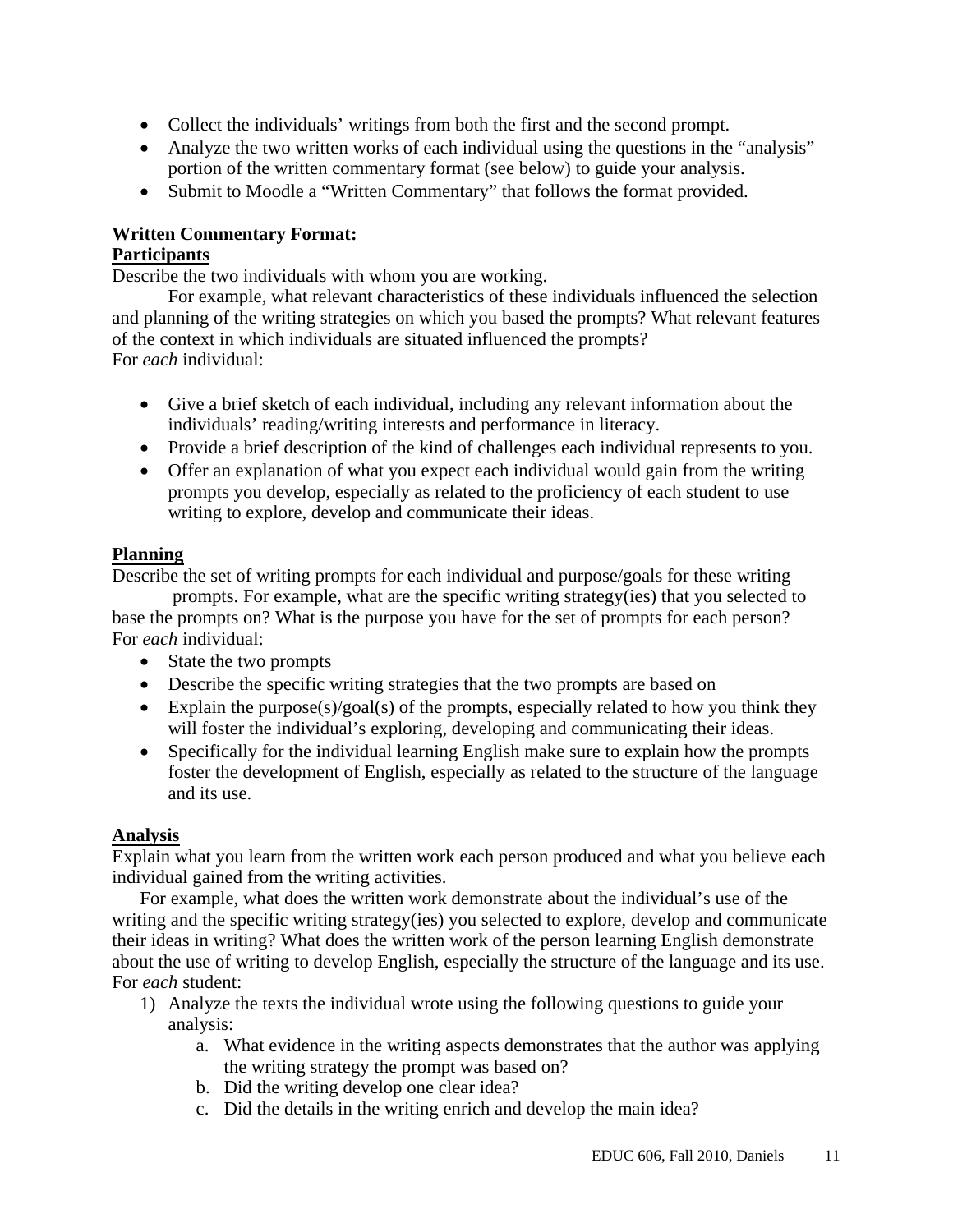- d. Was the writing clear and focused?
- e. What evidence in the writing shows that it was written from author's knowledge &/or experience?
- f. What evidence in the writing illustrates the use of fresh and original ideas?
- g. What evidence in the writing points to any risks the author took (if any)?
- h. For the EL, what evidence in the writing exhibits:
	- i. Sentences are constructed in a way that enhances the meaning of the text
	- ii. Sentences vary in length and structure
	- iii. Smooth flow of phrases
	- iv. Use of academic written English that is edited, abstract and reported
- 2) What do you believe that the individual gained from the writing experiences, especially anything related to the exploration, development and communication of his/her ideas? What is your evidence?

For teachers in the middle school – high school classroom

What follows are some ideas intended to give you a clearer picture of ways teachers with different areas of specialized knowledge and/or teaching assignments might approach this assignment. These are not requirements, but rather descriptions of some of the *possibilities*.

- For teachers who structure their work around interdisciplinary units, the prompts for writing might be related by the theme of the unit rather than by the particular subject area being explored through writing. For example, if students are studying the Civil War, they might write a letter to President Lincoln outlining a plan to free slaves and offering suggestions as to how to deal with the newly freed population. They might make a journal entry speculating on what it was like to be someone their own age from the South and/or North during this time.
- If students are studying the impact of sunlight and water on plant growth, they might record their observations in a journal. They might write a paragraph applying what they have observed to a particular hypothesis, confirming or disconfirming the hypothesis.
- If students are reading a novel, they might write brief personal responses in their journals. They might choose a character to write to or examine why that character behaves as he or she behaves. They might write about a connection they have made between this novel and some other piece they have read or viewed during this year.
- If students are studying surface area and volume they might explain in words how they arrived at a particular solution to a problem. They might keep track in their journals of instances in the everyday world of objects or situations for which determining the volume and/or surface area of objects would be important, and explain why. They might write an account of what they have learned about a particular part of this area of study for a student who has missed a class.